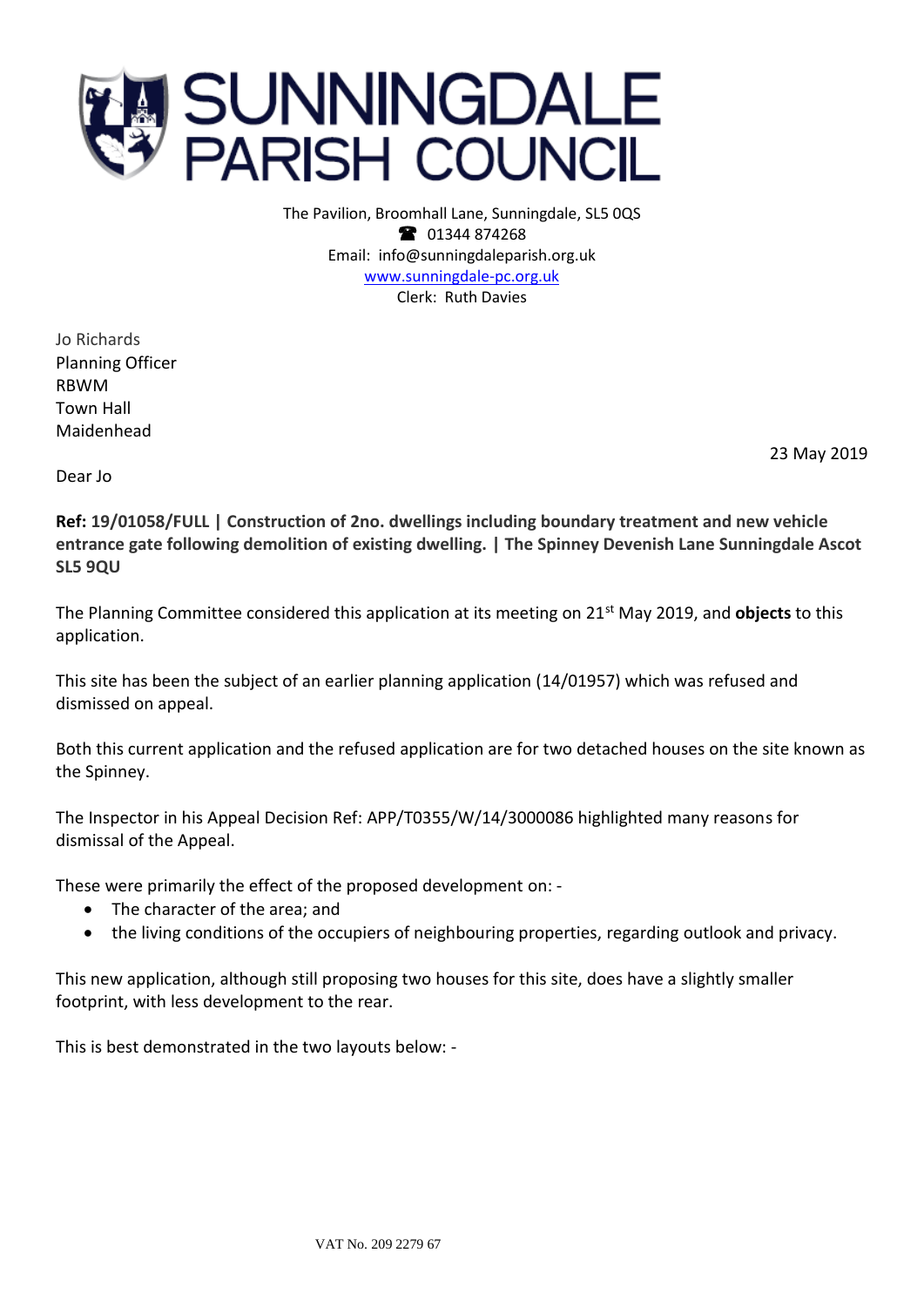

## **Proposed Scheme 19/01058**



However, we believe some of the issues highlighted by the inspector remain relevant to this application: -

- The scheme would still introduce two large two-and-a-half storey houses, with garaging in protruding one-and-a-half storey front wings to the plot.
- The narrow plots extended front garaging, and similarity of dwelling design would result in an overly dense and regimented form of development that would appear as an atypical and incongruous intervention in relation to the prevailing spacious and varied character of the area.